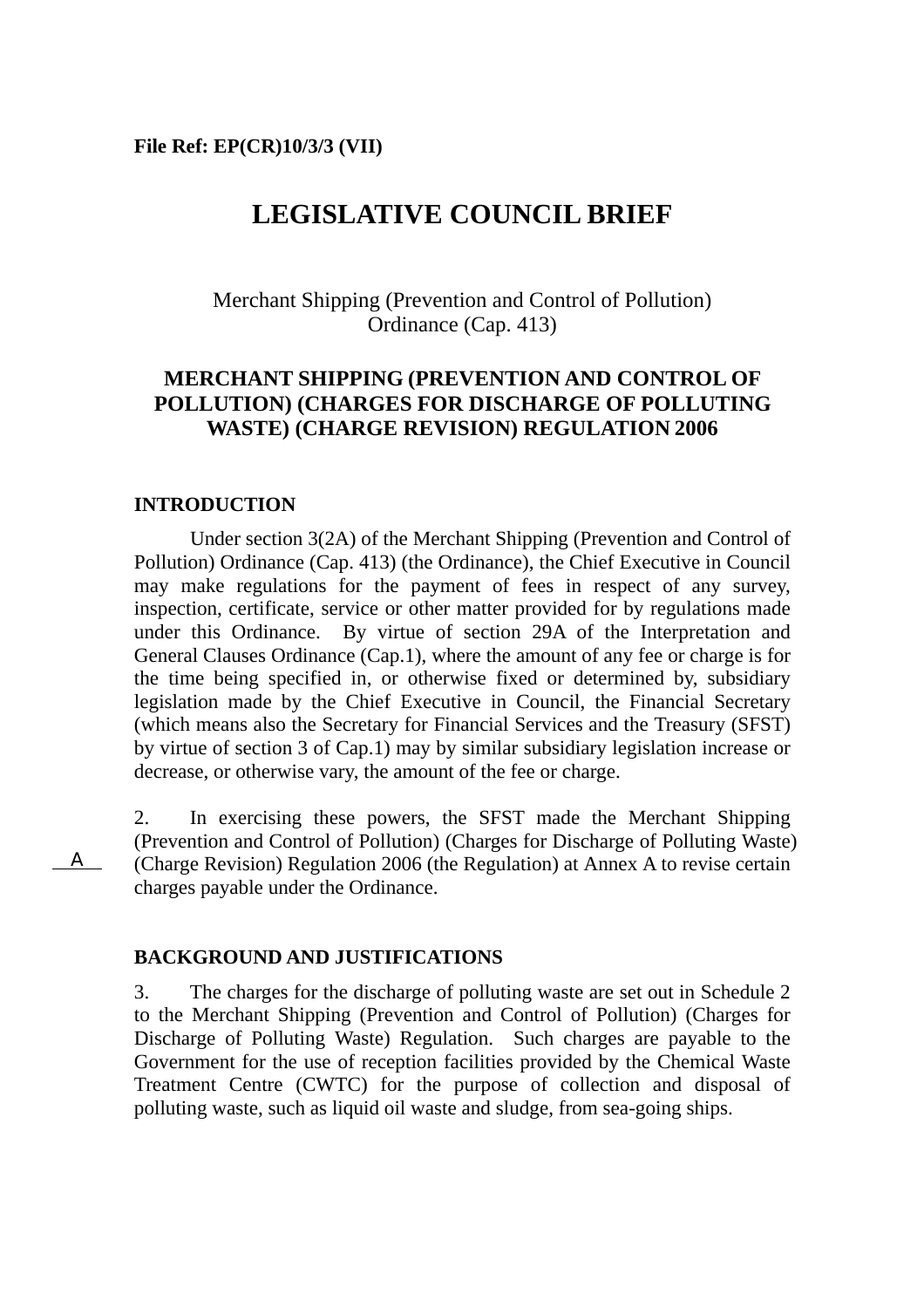4. The charges were first introduced in 1995 and initially set at a level to recover the full departmental administration costs and approximately 20% of the variable operating  $cost (VOC)^1$ . Our original plan was to gradually increase the VOC recovery level from 20% to 100% by 2003-04. However, most Government fees and charges have been frozen since February 1998 as an exceptional measure to alleviate the financial burden on the public in times of economic difficulty. The charges for discharge of polluting waste from sea-going ships were last revised in 1997-98. To abide by the "user pays" principle, the Financial Secretary indicated in the 2004-05 Budget Speech the need to consider the resumption of revision of Government fees and charges. In this connection, a charges revision review exercise was conducted in 2004. The review indicated that the charges needed to be revised with a view to increasing the charges gradually to achieve 100% recovery of VOC over a four year period. In accordance with this approach, the recovery rates of unit cost at 100% VOC will be at the range of 48 - 68% after the current fee revision exercise. It should be noted that Government will still have to continue to bear the full fixed operating cost and capital cost. The proposed fee revisions as well as the unit cost at 100% VOC are attached at Annex B.

#### **THE AMENDMENT REGULATION**

5. The Regulation at Annex A revises the charges prescribed in Schedule 2 to the Merchant Shipping (Prevention and Control of Pollution) (Charges for Discharge of Polluting Waste) Regulation. We propose that the new fees should come into effect on 31 March 2006.

#### **LEGISLATIVE TIMETABLE**

6. The legislative timetable will be

|              | Publication in the Gazette         | 13 January 2006 |  |
|--------------|------------------------------------|-----------------|--|
|              | Tabling in the Legislative Council | 18 January 2006 |  |
| Commencement |                                    | 31 March 2006   |  |

<sup>&</sup>lt;sup>1</sup> The operating cost paid to the CWTC contractor comprises fixed operating cost (FOC) and variable operating cost (VOC). The FOC covers the contractor's fixed expenses and does not relate to the quantity of waste received and treated at the CWTC. The VOC is paid to the contractor according to the quantity and type of marine polluting wastes treated at the CWTC.

B

A

 $\overline{a}$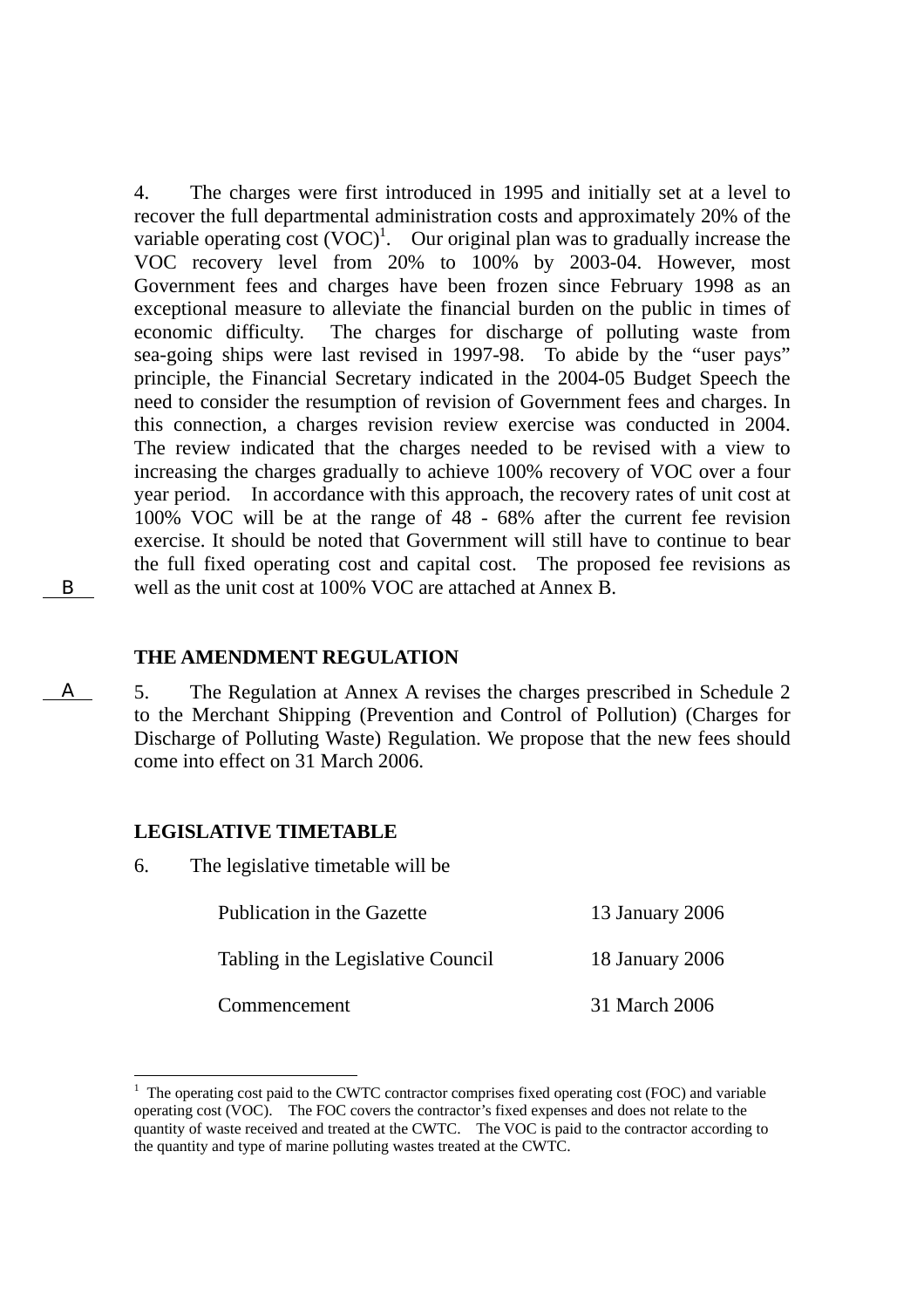#### **IMPLICATIONS**

7. The above proposal will result in an estimated increase in revenue of \$4.7 million per annum. There are no other financial or staffing implications. The proposed fee revisions will have no major impact on the trades concerned.

### **PUBLIC CONSULTATION**

8. The Port Operations Committee (POC) of the Marine Department was consulted by circulation between 20 December 2004 and 14 January 2005. The majority, over 90% of the POC members raised no objection to the proposed revision of charges. The Environmental Affairs Panel of the Legislative Council was consulted on the proposal at its meeting on 21 December 2004. Members had no objection to the proposed revision of fees in accordance with the user pays principle. The Advisory Council on the Environment was consulted on the proposal at its meeting on 17 January 2005. Members supported the fee revision proposals which are in line with the user pays principle.

### **ENQUIRY**

9. For any enquiries on this brief, please contact Mr. Sang FUNG, Senior Environmental Protection Officer of the Environmental Protection Department, at 2872 1681 or fax 2591 6662.

Environmental Protection Department January 2006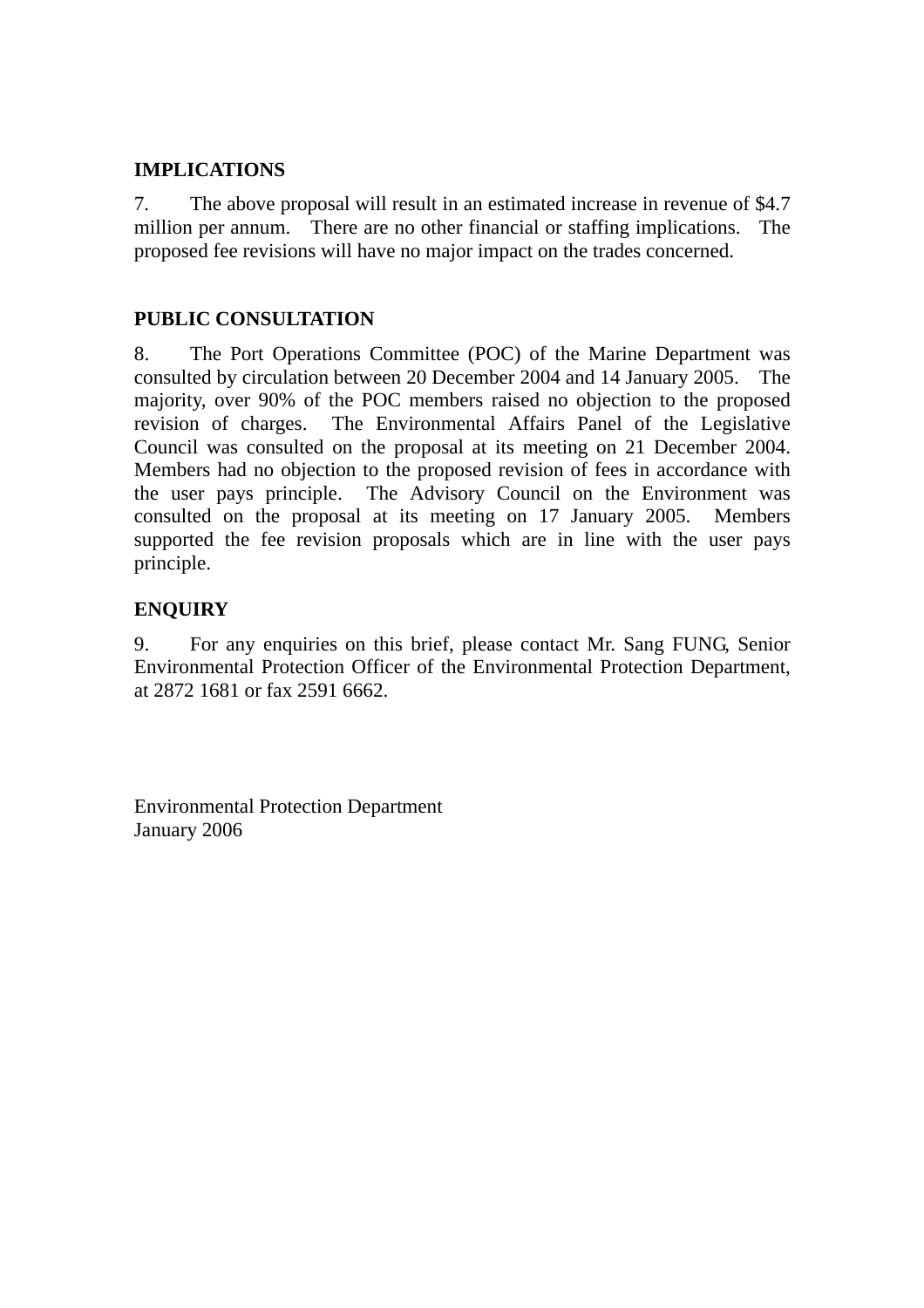**Annex A** 

# **MERCHANT SHIPPING (PREVENTION AND CONTROL OF POLLUTION) (CHARGES FOR DISCHARGE OF POLLUTING WASTE) (CHARGES REVISION) REGULATION 2006**

(Made by the Secretary for Financial Services and the Treasury under section 29A of the Interpretation and General Clauses Ordinance (Cap. 1) by virtue of section 3(2A) of the Merchant Shipping (Prevention and Control of Pollution) Ordinance (Cap. 413))

### **1. Commencement**

This Regulation shall come into operation on 31 March 2006.

#### **2. Schedule 2 amended**

Schedule 2 to the Merchant Shipping (Prevention and Control of Pollution) (Charges for Discharge of Polluting Waste) Regulation (Cap. 413 sub. leg. I) is amended –

- (a) in item  $1 -$ 
	- (i) by repealing "473" and substituting "550";
	- (ii) by repealing "1,255" and substituting "1,890";

### (b) in item  $2 -$

- (i) by repealing "450" and substituting "605";
- (ii) by repealing "4,557" and substituting "6,860";
- (iii) by repealing "696" and substituting "960".

Secretary for Financial Services and the Treasury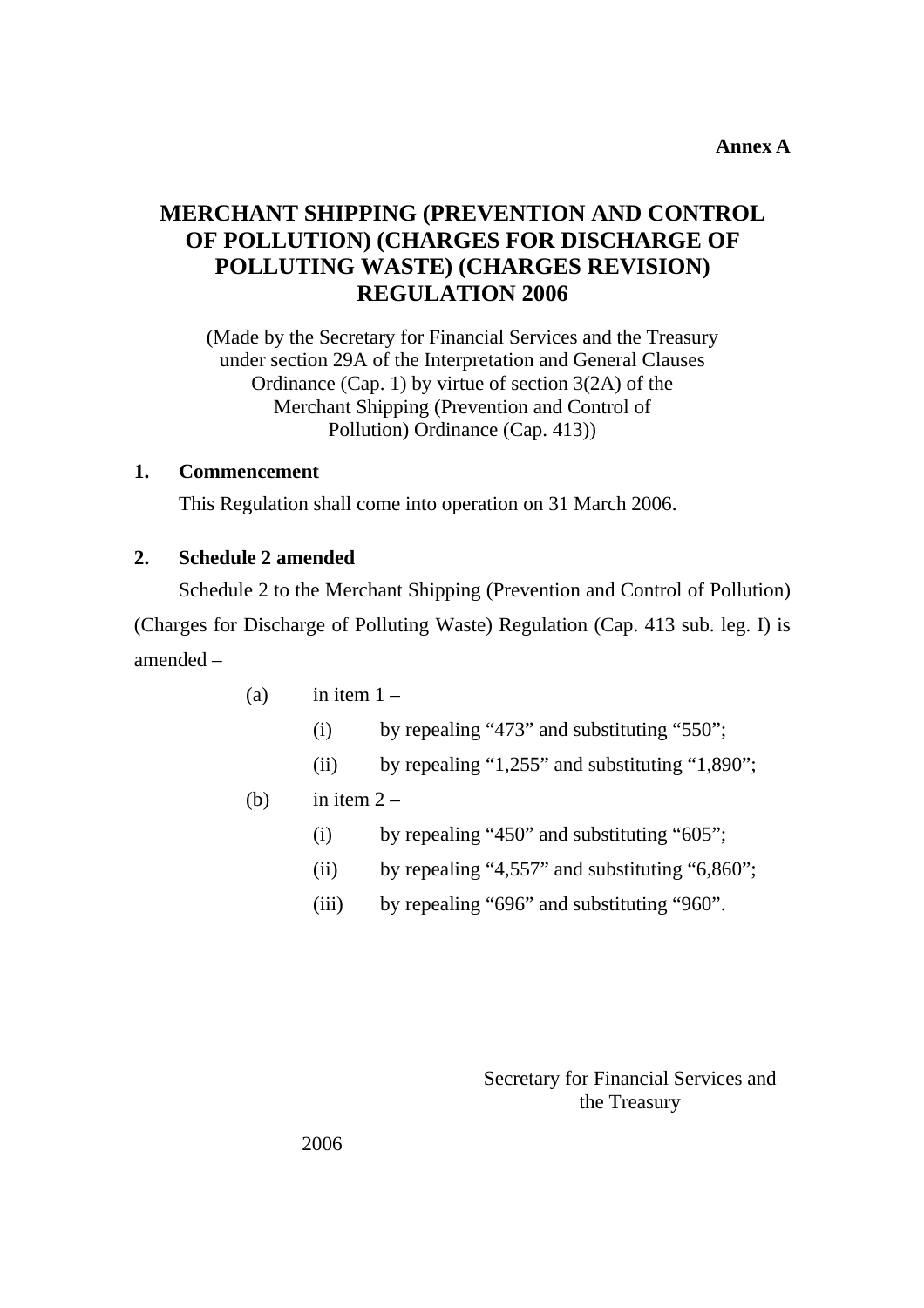### **Explanatory Note**

This Regulation increases the following charges payable to the Director of Marine for the use of reception facilities provided by the Chemical Waste Treatment Centre for the purpose of discharging polluting waste from a sea-going ship –

- (a) collection charge
	- (i) for all types of polluting waste other than sludge (section  $2(a)(i)$ );
	- (ii) for sludge (section  $2(a)(ii)$ ); and
- (b) disposal charge for the following types of polluting waste
	- (i) liquid oil waste or any other mixtures which contain oil (section  $2(b)(i)$ );
	- (ii) sludge (section  $2(b)(ii)$ ); and
	- (iii) noxious liquid substance or any other mixtures which contain residue of any noxious liquid substance (section  $2(b)(iii)$ ).